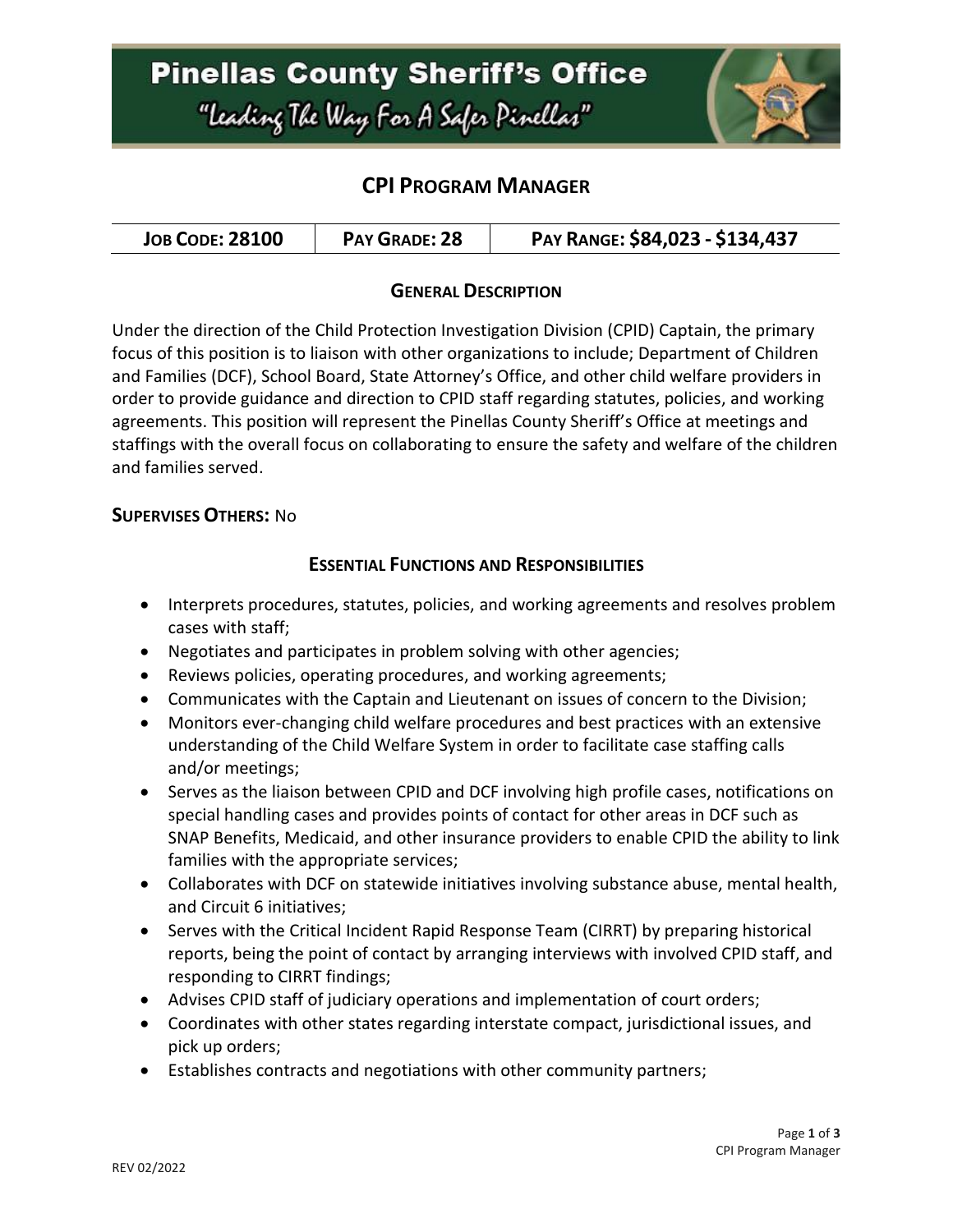# **Pinellas County Sheriff's Office** "Leading The Way For A Safer Pinellar"



- Communicates with staff, sharing information through regular supervisors' meetings and other means;
- Maintains a pulse on all operations within the CPID and delivers reports at various meetings and conference calls with outside agencies;
- Responds to public records requests through Gov QA System;
- Provides accessibility to staff and supports their tasks, encourages staff, gives special recognition through awards and other means;
- Organizes and participates in various charity events and fundraisers;
- Participates in Sheriff's Office recruitment and community relations activities as directed;

Regular and reliable attendance is required as an essential function of the position.

This position is considered essential and, in the event of an emergency or natural disaster, will be required to report to work.

This list is not intended to be all-inclusive, and you may not be responsible for every item listed. The employer reserves the right to assign additional functions and responsibilities as necessary.

### **QUALIFICATIONS**

- Bachelor's degree granted by an accredited college or university recognized by the U.S. Department of Education (DOE) and/or Council on Higher Education Accreditation (CHEA)
- Five (5) years child welfare experience
- Or equivalent combination of education and experience
- Must possess a valid Florida driver's license
- Consideration for this position requires a credit check